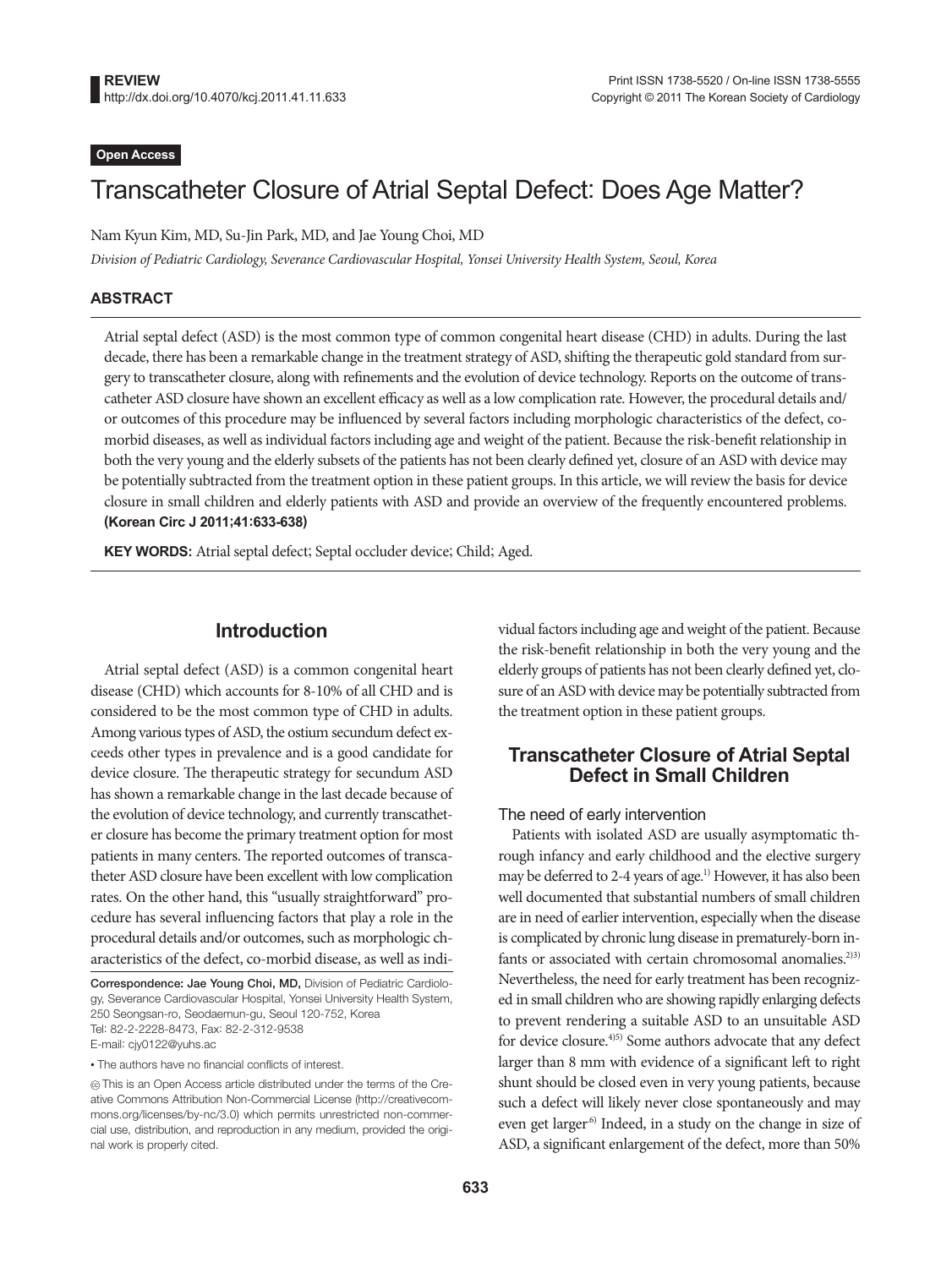of the initial size, has been detected in 30% of the studied population, which suggests that there is a potential for some of the defects to outgrow a possible transcatheter closure.<sup>7)</sup>

#### Outcomes of early intervention for secundum atrial septal defect

Recent articles on surgical treatment of ASD in young and symptomatic infants emphasize on benefits of early surgery on the grounds of a dramatically improved clinical course.<sup>3)</sup> There has been a study reporting on increased procedural time and lower procedural success rate for transcatheter ASD closure during their early experience with the Amplatzer septal occluder (ASO, AGA medical corporation, Plymouth, MN, USA) in symptomatic small children.<sup>8)</sup> However, another recent report states that device closure is a safer and more effective alternative to surgery, with valid advantages in very small children, including infants and those who weigh less than 10 kg. $9-12$ ) Cardenas et al. $10$ ) reported that there was no additional risk in smaller babies (<10 kg) for transcatheter ASD closure, and also in our study comparing outcomes of device therapy to those of surgical closure in small children with 10 kg of weight or less, the superior safety of the device group was evident, which was proved by a lower complication rate. $11)$ 

#### Problems in transcatheter atrial septal defect closure in small children

There are several problems encountered during device closure in small children. The vessels are relatively small compared to the large delivery system, which leaves the possibility for potential damage to vascular access. Moreover, because of the rigid coupling mechanism between the device and delivery cable as well as the relatively stiff delivery system, there is a latent risk for damage to the cardiac tissue. The inherent design of ASO with the relatively-excessive rim width of atrial discs in smaller devices (Fig. 1) may also increase the potential risk for erosion or cessation of the procedure, because the excessive atrial rims may encroach on the adjacent cardiac structures or atrioventricular valves. Because of the small total septal length in small hearts, plans for implantation of large devices may occasionally be thwarted, especially in small children with relative mitral rim deficiency. Therefore, in order to ensure procedural safety, special care must be taken to prevent damage to the vasculature and to cardiac structures, and the procedure should be conducted by an experienced hand in this subset of the patient population. Also, further modifications of the design for smaller sizes of the device to fit a small heart may be needed to increase the applicability of the procedure to smaller children. On the other hand, a "stopgap technique", which is choosing the device size according to the size of the heart so the left atrial disc diameter can fit the maximal septal length has been suggested.13) This technique may



**Fig. 1.** Discrepancy in the left atrial disc and waist ratio (a/b). This figure shows that in 32 mm ASO, the (a) and (b) ratio is 1.44, but in a 12 mm ASO, the (a) and (b) ratio is 2.17. Relative large rim of LA disc in smaller devices may encroach to adjacent cardiac structures which prevent safe device closure. In reality, these are entirely different devices, when considering the structure and shape. Therefore, the discrepancy maximizes as the device gets smaller. LA disc is marked. a: left atrial disc, b: waist of device. A: anterior-posterior view of 32 mm ASO demonstrates the relationship of left atrial disc and waist size. B: anterior-posterior view of 12 mm ASO reveals that left atrial disc occupies large area in smaller device. ASO: Amplatzer septal occluder.

be a good solution for small children with a relatively large defect diameter to total septal length ratio, but the interpretation for the usefulness of this technique still requires further investigation.

## **Transcatheter Closure of Atrial Septal Defect in Elderly Patients**

## Pathophysiology of untreated atrial septal defect in the elderly

Elderly patients with hemodynamically significant ASD frequently experience complications with serious long-term adverse consequences such as pulmonary hypertension, atrial arrhythmia, and atrioventricular valve insufficiencies that essentially involve the tricuspid valve as well as right-sided heart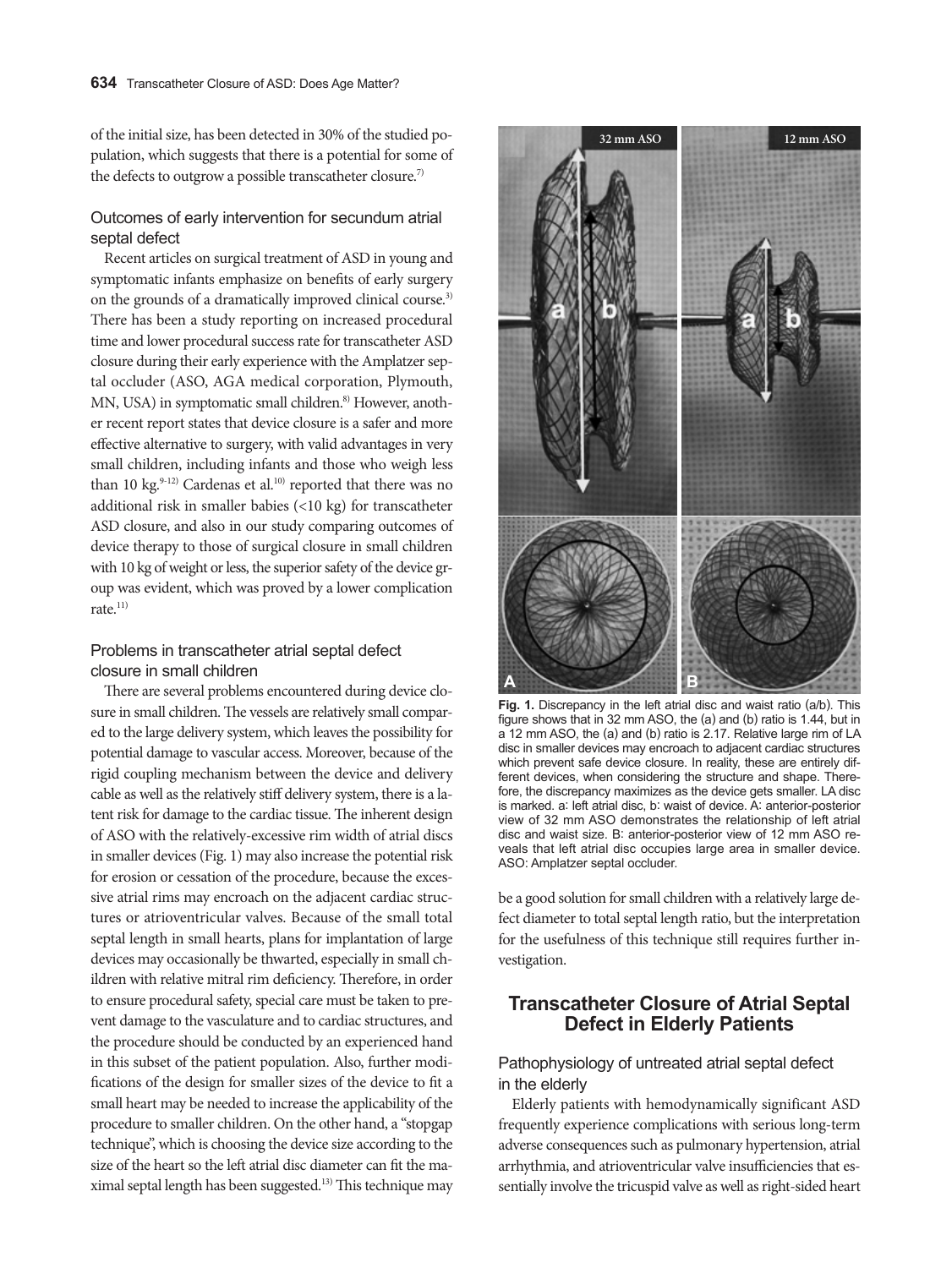

**Fig. 2.** The pathophysiologic mechanisms in elderly patients with atrial septal defect. Longstanding left to right shunt in the atrial level results in progressive right heart dilatation, significant TR and subsequent increase in RA pressure. Left heart may also be influenced by chronic volume underload, increased atrial pressure as well as co-morbid diseases. Lt: left, Rt: right, RAE: right atrial enlargement, RVE: right ventricular enlargement, LV: left ventricle, HTN: hypertension, IHD: ischemic heart disease, CO: cardiac output, PAH: pulmonary arterial hypertension, TR: tricuspid regurgitation, RAP: right atrial pressure, LAP: left atrial pressure, LAE: left atrial enlargement, A Fib: atrial fibrillation, A Flut: atrial flutter.

failure secondary to chronic volume overload of the right side of the heart.<sup>14)</sup> This group of patients has a higher prevalence of co-morbid cardiovascular and/or systemic diseases including systemic hypertension, stroke, chronic lung disease, diabetes mellitus, atherosclerosis and coronary heart disease.14-16) The pathophysiologic mechanism is summarized in Fig. 2. Longstanding left to right shunt in the atrial level results in progressive right heart dilatation, significant tricuspid insufficiency and subsequent increase in right atrial pressure. Left heart may also be influenced by chronic volume underload, increased atrial pressure as well as co-morbid diseases such as systemic hypertension or coronary heart disease. Significant numbers of the patients are also affected by more advanced complications inherent to the end stage of this pathophysiologic cascade, including pulmonary hypertension, ventricular dysfunction and atrial arrhythmias which cause significant symptoms. In addition, diastolic compression of left ventricle (LV) by dilated right ventricle reduces LV end-diastolic volume in chronic setting, and this is responsible for so called "masked LV restriction" which may cause serious pulmonary edema secondary to LV dysfunction and left atrium (LA) pressure increase after ASD closure.<sup>17)</sup> Because of the chronic nature of the disease, patients are usually adapted to the disabilities they have had and invasive interventions are occasionally refused by patients. Nevertheless, scarce evidence for survival benefit of anatomical closure and higher potential risk of definitive treatment in this group of patients may sometimes affect the decision to a more conservative one.

## Outcomes of atrial septal defect closure in elderly population

The benefits from ASD closure in the elderly population has been documented in fewer reports compared to the younger population. In the 1990s, there was a nonrandomized study debating the clinical benefits between medical treatment only and anatomical closure.18) However, a relatively recent randomized study in a large population confirmed that anatomical closure is superior to medical treatment in preventing major events.19) Moreover, the realistic benefits of ASD closure include symptomatic relief, improvements of functional status as well as the quality of life.<sup>20)21)</sup> These favorable clinical changes are supported by the immediate and substantial reverse remodeling of the heart after closure from many studies.14)16)17)22) Excellent safety and efficacy in terms of improving functional class and favorable reverse remodeling of the heart have been consistently reported, and the solutions for major complications such as restrictive LV, chronic atrial arrhythmia and pulmonary hypertension have been discussed as major issues.

#### Problems in transcatheter atrial septal defect closure in elderly patients

The most important problem in elderly patients is that they have more complex presentations of the disease, mainly because they frequently have co-morbid systemic and heart diseases as previously mentioned. This necessitates precise evaluation of the risk factors as an essential part of successful treatment. Co-morbid diseases in elderly patients in recent publications are shown on Table 1.14-16) More than one third of the patients showed systemic hypertension and systemic diseases such as diabetes mellitus, and a considerable extent of pulmonary and neurological diseases were also present.

Cardiac co-morbidities include pulmonary hypertension in nearly half of the patients, chronic atrial arrhythmia in more than 20% and ischemic heart disease in about 15% of the patients. Post-closure pulmonary edema caused by "masked LV restriction" may appear in 2 to 4% of the elderly patients and should be ruled out before ASD closure through a balloon occlusion test. It was previously described that most of the patients with evidence of LV restriction during tempo-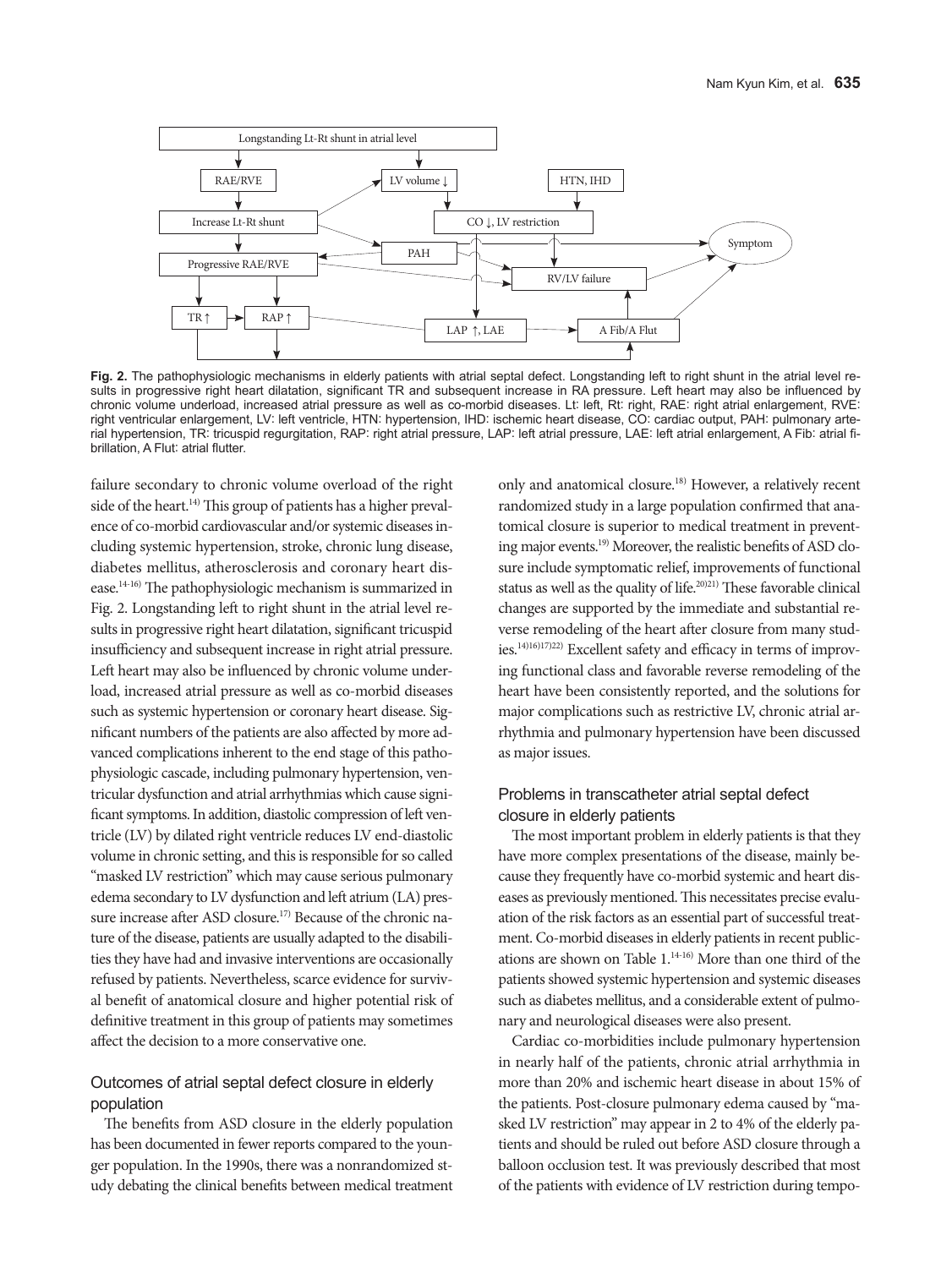|                           | Schubert <sup>15)</sup> (Berlin, 59 patients) | Swan <sup>16</sup> (Toronto, 50 patients) | Spies <sup>14)</sup> (Chcago, 55 patients) |  |  |
|---------------------------|-----------------------------------------------|-------------------------------------------|--------------------------------------------|--|--|
| Systemic disease          |                                               |                                           |                                            |  |  |
| Hypertension (%)          | 42.4                                          | 34                                        | $\overline{\phantom{a}}$                   |  |  |
| DM(%)                     | $\overline{\phantom{a}}$                      | 6                                         |                                            |  |  |
| Lung disease (%)          |                                               | 4                                         | $\overline{\phantom{a}}$                   |  |  |
| Cerebral insult (%)       | 13.6                                          |                                           |                                            |  |  |
| Cardiac comorbidity       |                                               |                                           |                                            |  |  |
| Pulm hypertension (%)     | 49                                            | $\overline{\phantom{0}}$                  | 42                                         |  |  |
| A Fib $+/-$ A Flut $(\%)$ | 40                                            | 20                                        | 24                                         |  |  |
| Coronary HD (%)           | 13.6                                          | 16                                        | $\overline{\phantom{a}}$                   |  |  |
| LV dysfunction $(\%)$     |                                               | 8                                         |                                            |  |  |
| or LV restriction $(\%)$  | 25                                            |                                           |                                            |  |  |
| Pulm edema (%)            | $\overline{\phantom{0}}$                      | $\overline{2}$                            | $\overline{\phantom{a}}$                   |  |  |
| or fenestrated device (%) | 3.4                                           |                                           | 3.6                                        |  |  |

|  | Table 1. Incidence of co-morbid cardiac and systemic diseases among elderly patients over 60 years of age |  |  |  |  |  |  |  |  |  |  |
|--|-----------------------------------------------------------------------------------------------------------|--|--|--|--|--|--|--|--|--|--|
|--|-----------------------------------------------------------------------------------------------------------|--|--|--|--|--|--|--|--|--|--|

DM: diabetis mellitus, pulm: pulmonary, A Fib: atrial fibrillation, A Flut: atrial flutter, HD: heart disease, LV: left ventricle



Fig. 3. Different protocols for the detection and management of high risk patients. If left ventricle restriction is detected, both protocols recommend several days of medical therapy including diuretics, inotropic agents and afterload reducing therapy, and if the patient is refractory to medical therapy on a subsequent balloon occlusion test, they recommend using a fenestrated device.<sup>5)14)15)23)</sup> LAP: left atrial pressure, ASD: atrial septal defect.

rary balloon occlusion of the defect may show favorable response to several days of anti-congestive therapy, so that they could go through with the device closure without any serious events.

Even though LV dysfunction after ASD closure is not a frequent finding, it may lead to a serious consequence once it occurs. Thus, the detection of the risk for serious LV restriction before the procedure is very important. There are 2 different protocols for detection and management of high risk patients, which have been independently developed by 2 separate groups (Fig. 3).5)14)15)17)23) Both protocols involve a temporary balloon occlusion test and measurement of LA pressure, but the definition of significant LV restriction is quite different for each protocol. Both protocols recommend several days of medical therapy including diuretics, inotropic agents and afterload reducing therapy once LV restriction is diagnosed, and if the patient proves to be refractory to medical therapy on a subsequent balloon occlusion test, they are recommended a fenestrated device (Fig. 4). These protocols were believed to be useful in the therapeutic approach to high-risk patients, but both protocols are based on empirical experiences rather than cumulated data which raises doubt on the reliability of each numerical criterion that they have suggested.

Previous studies identified several risk factors for persistent atrial arrhythmias, such as pulmonary hypertension, valvular dysfunction with atrial enlargement, presence of atrial arrhythmia before closure of ASD, and not surprisingly, all these factors are commonly linked to the most important risk factor, the age of the patient. $24-26$  Therefore, it is very important to close a hemodynamically significant defect early before cascade of deleterious events begin.

In elderly ASD patients with permanent atrial fibrillation,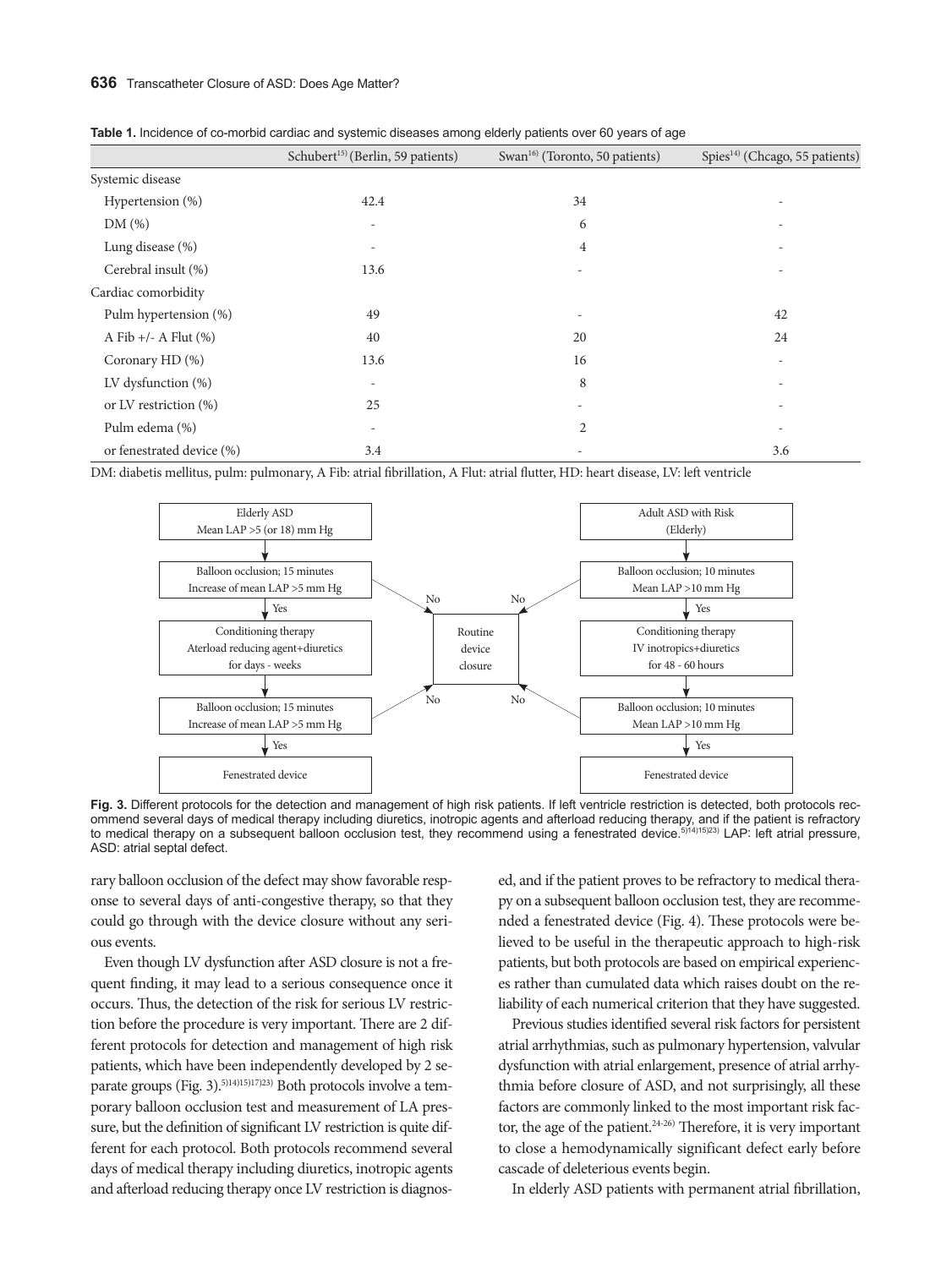

**Fig. 4.** Self-fabricated fenestrated device. Fabrication of the device by creating fenestration (white arrow) in both discs and connecting waist can be achieved using various sized dilators. Ties using non-absorbable suture materials (black arrow head) ensures the maintenance of fenestration.

there are 2 therapeutic options which include rhythm control and rate control. Rhythm control involves surgical correction of ASD with Maze procedure at the time of operation, or device closure with catheter ablation. Rate control is achieved by medical treatment including anticoagulation and occasional antiarrhythmic drugs according to the baseline heart rate or arrhythmic event after closure of the defect. A rhythm control policy may be the preferable option in patients with symptomatic tachyarrhythmia.

A recent study on elderly patients with ASD and chronic atrial fibrillation, reported that the outcome of device closure was as good as the outcome from patients without atrial fibrillation in terms of safety, improvement of functional status and reverse remodeling of the heart.<sup>27)</sup> Their strategy was based on the previous study comparing rhythm control and rate control, which revealed that there was no difference in mortality and quality of life between these strategies (AFFIRM study).<sup>28)</sup> However, this subject may be controversial since for the time being, the predominant opinion is that rhythm control appears to be superior to rate control in the treatment of atrial fibrillation.<sup>29)</sup>

# **Conclusion**

For small children, a more sophisticated technical approach and decision making is needed, keeping in mind that the closure system is not specifically designed for the small heart and vessels of very young children. To promote the applicability of device closure, further modification of the device towards decreased rim to waist diameter ratio is warranted.

For elderly patients, thorough evaluation of co-morbidities

and risk factors is important to predict post-procedural complication. The physician must let their patients know about the serious complications such as chronic atrial arrhythmia and PAH which may persist after ASD closure so that they can make the right decision in choosing the treatment modality as well as promote compliance to further medical treatment. Also, even though LV dysfunction (LV restriction) after device closure is not frequent, special care must be taken in high risk patients because potentially serious outcomes may be prevented by fastidious evaluation and appropriate treatment plan.

In conclusion, transcatheter closure of secundum ASD with the ASO is technically feasible, safe and effective for many age groups. A meticulous approach and individualized strategy for each patient are mandatory to maximize the efficacy and safety of this versatile therapy.

#### **REFERENCES**

- 1) Park MK. *Pediatric Cardiology for Practitioners. 5th ed. Philadelphia: Mosby Elsevier;2008. p.161-91.*
- 2) Bull C, Deanfield J, de Leval M, Stark J, Taylor JF, Macartney FJ. *Correction of isolated secundum atrial septal defect in infancy. Arch Dis Child 1981;56:784-6.*
- 3) Lammers A, Hager A, Eicken A, Lange R, Hauser M, Hess J. *Need for closure of secundum atrial septal defect in infancy. J Thorac Cardiovasc Surg 2005;129:1353-7.*
- 4) Hijazi ZM, Celiker A. *Closure of atrial septal defects. Anadolu Kardiyol Derg 2005;5:331.*
- 5) Holzer R, Hijazi ZM. *Interventional approach to congenital heart disease. Curr Opin Cardiol 2004;19:84-90.*
- 6) Keane JF, Lock JE, Fyler DC. *Nadas' Pediatric Cardiology. 2nd ed. Philadelphia: Saunders Elsevier;2006. p.603-16.*
- 7) McMahon CJ, Feltes TF, Fraley JK, et al. *Natural history of growth of secundum atrial septal defects and implications for transcatheter closure. Heart 2002;87:256-9.*
- 8) Vogel M, Berger F, Dähnert I, Ewert P, Lange PE. *Treatment of atrial septal defects in symptomatic children aged less than 2 years of age using the Amplatzer septal occluder. Cardiol Young 2000;10:534-7.*
- 9) Diab KA, Cao QL, Bacha EA, Hijazi ZM. *Device closure of atrial septal defects with the Amplatzer septal occluder: safety and outcome in infants. J Thorac Cardiovasc Surg 2007;134:960-6.*
- 10) Cardenas L, Panzer J, Boshoff D, Malekzadeh Milani S, Ovaert C. *Transcatheter closure of secundum atrial defect in small children. Catheter Cardiovasc Interv 2007;69:447-52.*
- 11) Choi JY, Kim NK, Park SJ, Park HK, Park YH, Sul JH. *Feasibility and safety of Transcatheter closure of atrial septal defect in small children weighing 10kg or less. Catheter Cardiovasc Interv 2008;1:S10. Abstract.*
- 12) Wood AM, Holzer RJ, Texter KM, et al. *Transcatheter elimination of left-to-right shunts in infants with bronchopulmonary dysplasia is feasible and safe. Congenit Heart Dis 2011;6:330-7.*
- 13) Amin Z. *Transcatheter closure of secundum atrial septal defects. Catheter Cardiovasc Interv 2006;68:778-87.*
- 14) Spies C, Hijazi ZM. *Transcatheter Closure of Secundum Atrial Septal Defects in the Elderly. Korean Circ J 2009;39:47-51.*
- 15) Schubert S, Peters B, Abdul-Khaliq H, Nagdyman N, Lange PE, Ewert P. *Left ventricular conditioning in the elderly patient to prevent congestive heart failure after transcatheter closure of atrial septal defect. Catheter Cardiovasc Interv 2005;64:333-7.*
- 16) Swan L, Varma C, Yip J, et al. *Transcatheter device closure of atrial septal defects in the elderly: technical considerations and short-term*